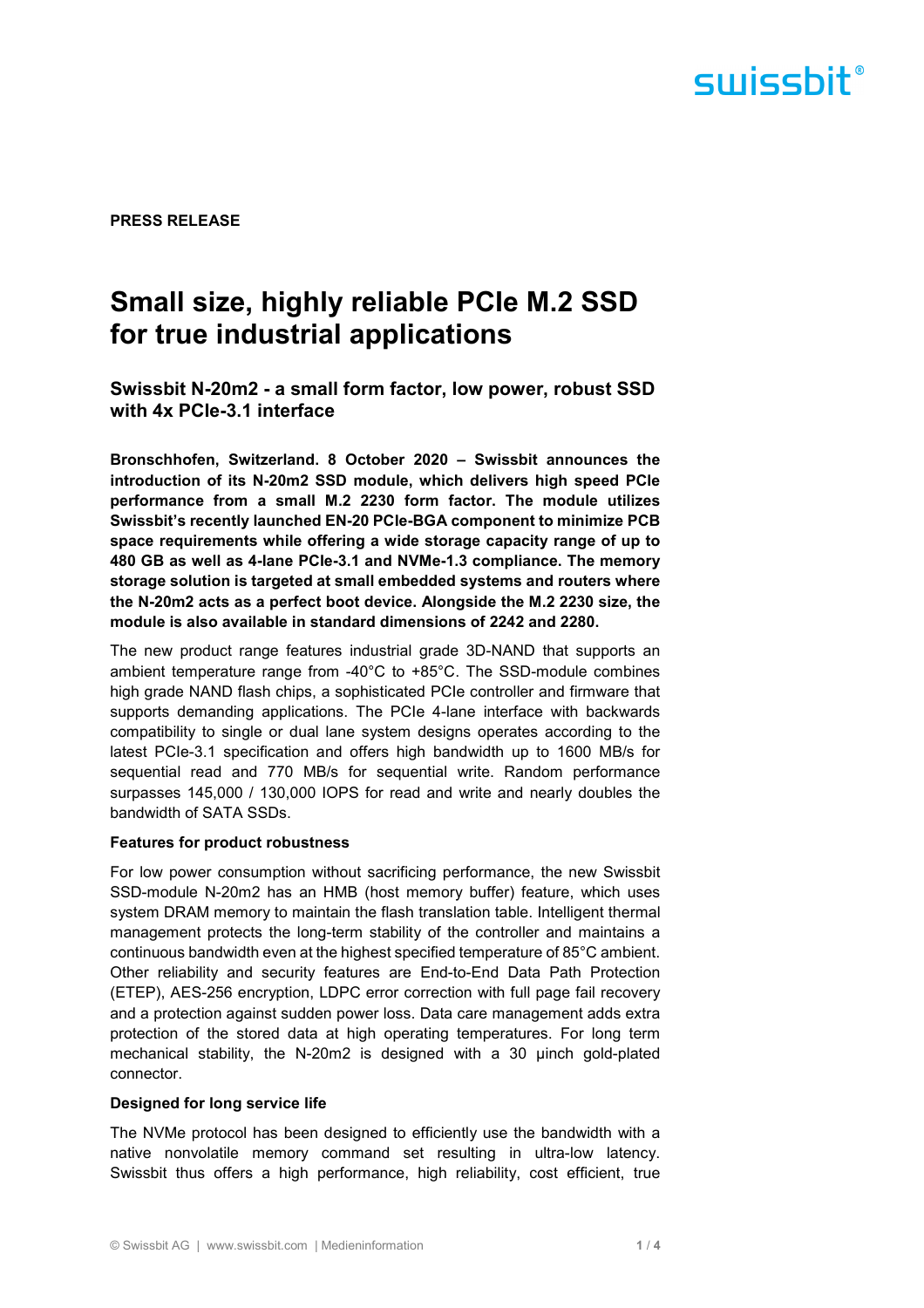# swissbit®

industrial SSD with up to 1 DWPD (Drive Writes Per Day) endurance. For even higher endurance requirements, N-26m2 offers a 10-fold writability in full pSLC mode.

### **A solution for demanding markets**

"The N-20m2 is our dedicated solution for the latest PCIe based industrial and NetCom systems that demand increased performance without sacrificing stability, thermal resistance and endurance. With the development of our EN-20 BGA our designers have created a really small but powerful and robust module. Comprehensive and detailed SMART information combined with our monitoring tool lets users easily control the life time status of the SSD and schedule maintenance. What you get is a product that perfectly meets the requirements of the next generation of IoT systems" explains Roger Griesemer, General Manager Memory Solutions at Swissbit AG.

#### **Available images**

The following images are available for download in printable format at: http://www.htcm.de/kk/swissbit

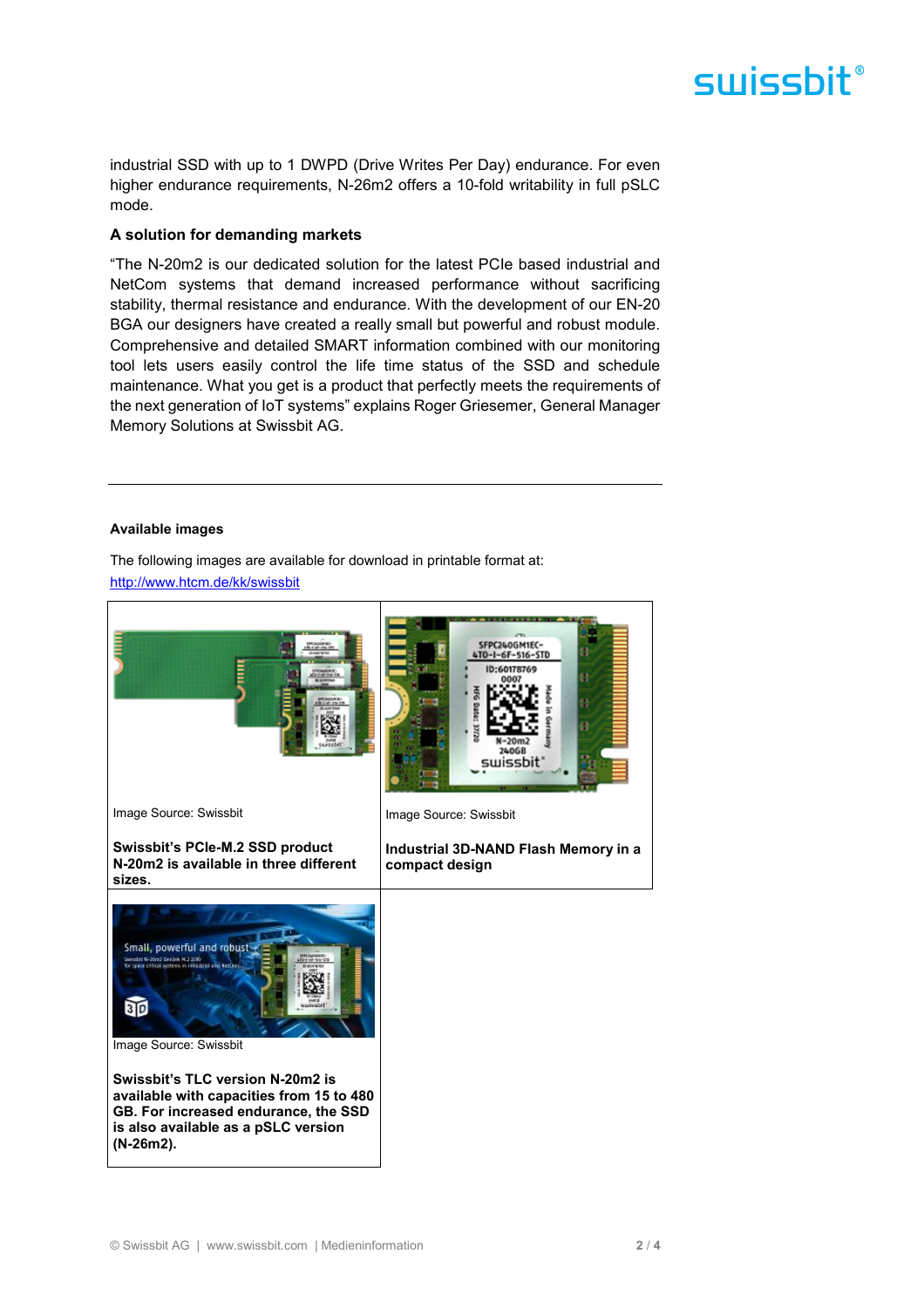# swissbit®

### **About Swissbit**

Swissbit AG is the only independent European manufacturer of storage and embedded IoT solutions for demanding applications. Swissbit combines its unique competences in storage and embedded IoT technology with its advanced packaging knowhow. This expertise allows our customers to reliably store and protect data in critical industrial, NetCom, automotive, medical and finance applications as well as across the Internet of Things (IoT).

Swissbit develops and manufactures industrial-grade storage and security products "Made in Germany" with high reliability, long-term availability, and custom optimization.

Swissbit's storage range includes SSDs with PCIe and SATA interface such as mSATA, Slim SATA, CFast™, M.2 and 2.5" as well as CompactFlash, USB flash drives, SD Memory Cards, micro SD Memory Cards and managed NAND BGAs like e.MMC. Security products are available in various application specific editions as USB flash drives, SD Memory Cards, and micro SD Memory Cards.

Swissbit was founded in 2001 and has offices in Switzerland, Germany, USA, Japan and Taiwan.

#### **For further information, please visit www.swissbit.com**

#### **Regional Headquarters:**

Swissbit Germany AG Bitterfelder Strasse 22 12681 Berlin Germany

Tel: +49 30 936 954 0 Email: info@swissbit.com

www.swissbit.com

#### **Headquarters:**

Swissbit AG Industriestrasse 4 9552 Bronschhofen **Switzerland** 

Tel: +41 71 913 03 03 Email: info@swissbit.com

www.swissbit.com